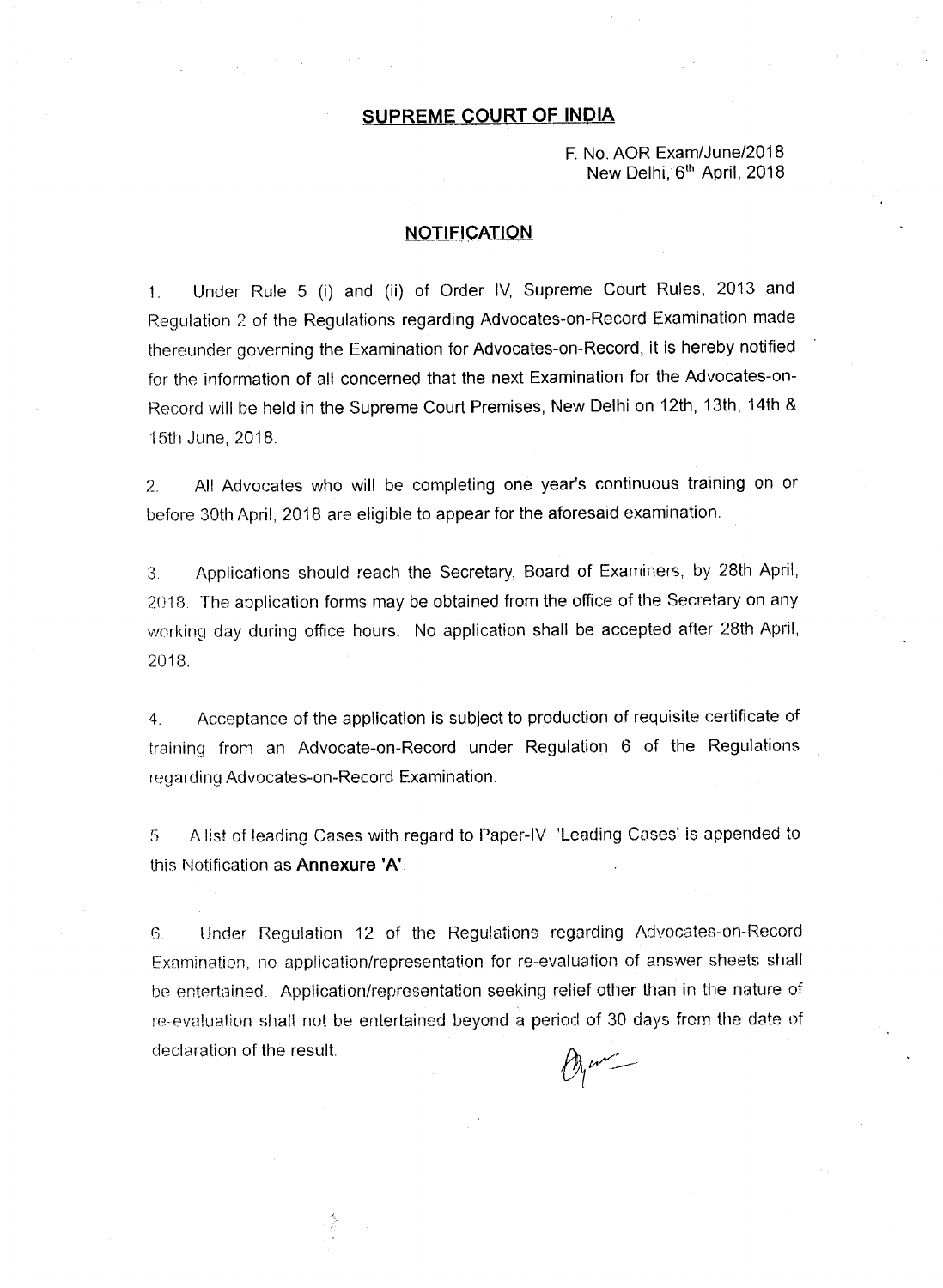7. In ensuing examination those who are given roll numbers and who absent themselves in examination without assigning reasonable cause in writing will be treated as not sufficiently prepared for the examination and will be dealt with under Regulation 5 (b) without giving them any further opportunity and time may be prescribed within which they shall not present themselves again for examination except with prior permission of the Chairman of the Board of Examiners. It has been further decided that all such candidates, who remain absent without reasonable cause, may be issued show cause notice to explain why their cases shall not be placed before the Board of Examiners for appropriate orders.

8. Under Regulation 11 (iii) of the Regulations regarding Advocates-on-Record Examination, a candidate who fails in all the papers of the examination shall not be permitted to appear in the next examination. The candidates, who do not appear in all the papers and fail in the papers in which they have appeared, shall be treated to have failed in all the papers including the papers they have not appeared.

9. Under Regulation 11 (iv) of the Regulations regarding Advocates-on-Record Examination, a candidate shall not be allowed more than five chances to appear at the examination. Appearance even in anyone of the papers in an examination shall be deemed to be a chance.

 ${1}^{\prime\prime\prime}$ (DEEPAK JAIN) REGISTRAR & SECRETARY BOARD OF EXAMINERS

Copy to:-

- 1. The Hony. Secretary, Supreme Court Bar Association with two spare copies for placing the same on the Notice Board
- 2. The President, Supreme Court Advocates-on-Record Association with two spare copies for placing the same on the Notice Board
- 3. PS to Ld. Secretary General
- 4. PS to the Registrar (J-I)
- 5. PS to the Registrar (J-II)
- 6. PS to the Registrar (J-III)
- 7. PS to the Registrar (J-IV)
- 8. PS to the Registrar (Confidential)
- 9. PS to the Registrar (Admn. Genl.)
- 10. Branch Officer (R/Room)  $\mathbf{1}$   $\mathbf{1}$   $\mathbf{1}$   $\mathbf{1}$   $\mathbf{1}$   $\mathbf{1}$   $\mathbf{1}$   $\mathbf{1}$   $\mathbf{1}$   $\mathbf{1}$
- 11. Deputy Registrar (CC) for uploeding
- 12. B.O. (Cash)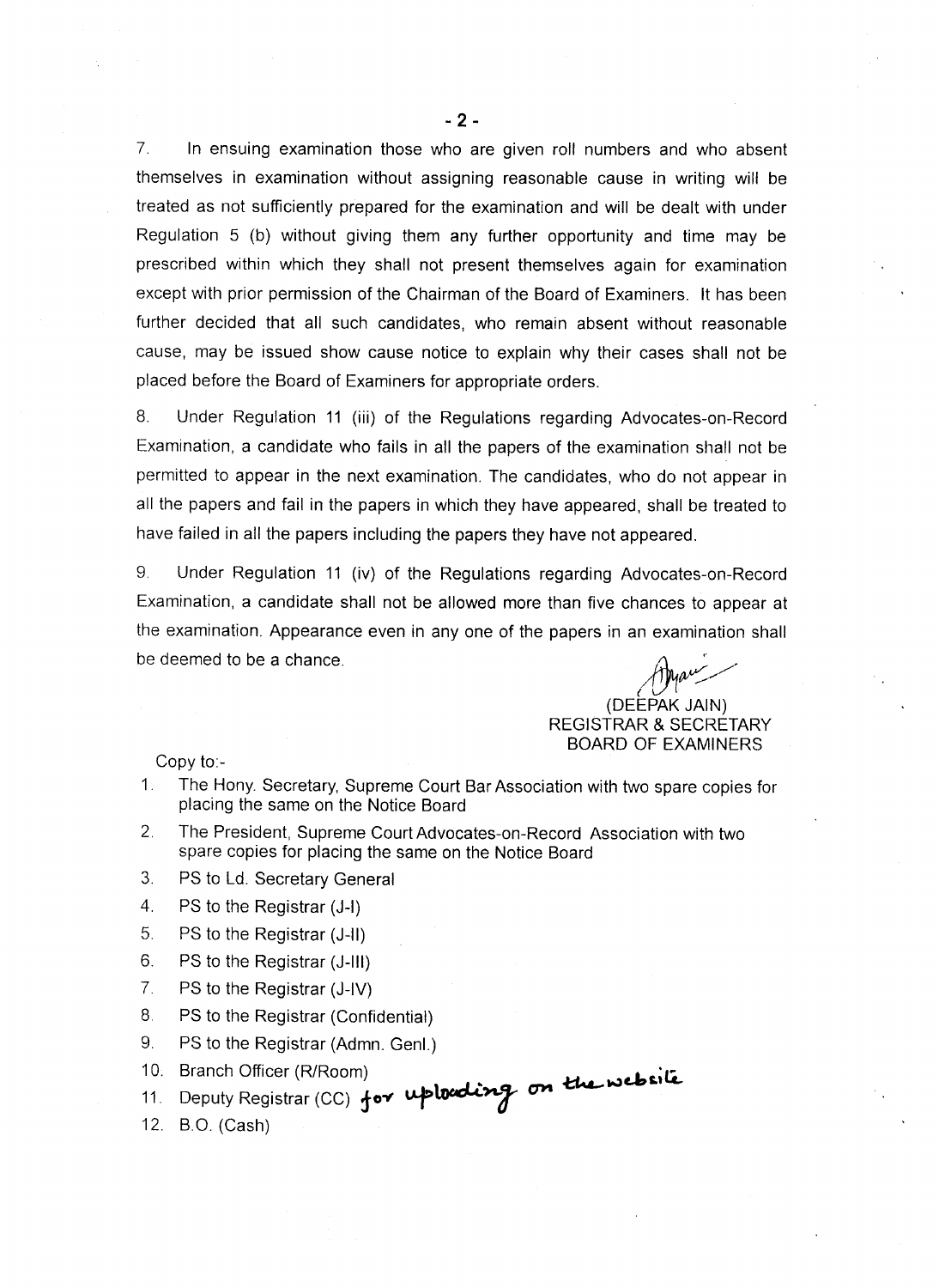# **'ANNEXURE-A'**

#### **REVISED LIST OF LEADING CASES**

1. T.M.A Pai Foundation v. State of Karnataka **(2002) 8 see 481: AIR 2003 se 355**

2. P.A Inamdar v. State of Maharashtra: **2004 (8) see 139**

3. Minerva Mills v. Union of India **(1980) 3 see 625**

4. S.R. Bommai v. UOI: **1994 (3) see 1**

5. L. Chandra Kumar v. UOI: **1995 (1) see 400**

6. Supreme Court Advocate-an-record Association v. UOI **1993 (4) see 441**

7. Samsher Singh v. State of Punjab: **1974 (2) see 831**

8. Bangalore Water Supply & Sewerage Board v. <sup>A</sup> Rajappa: **1978 (2) see 213**

9. Maneka Gandhi v. UOI: **1978 (1) see 248**

10. ARAntulay v. R.S. Nayak: **1988 (2) see 602**

11. Rupa Ashok Hurra v. Ashok Hurra: **2002 (4) sce 388**

12. Indra Sawhney v. UOI: **1992 Supp (3) see 217**

13. Vishaka v. State of Rajasthan: **1997 (6) see 241**

14. Pradeep Kumar Biswas v. Indian Institute of Chemical Biology: **2002 (5) see 111**

Dyan-

15. SBP & Co. v. Patel Engg. Ltd.: **2005 (8) sec 618**

16. I.R Coelho v. State of Tamil Nadu: **2007 (2) see 1**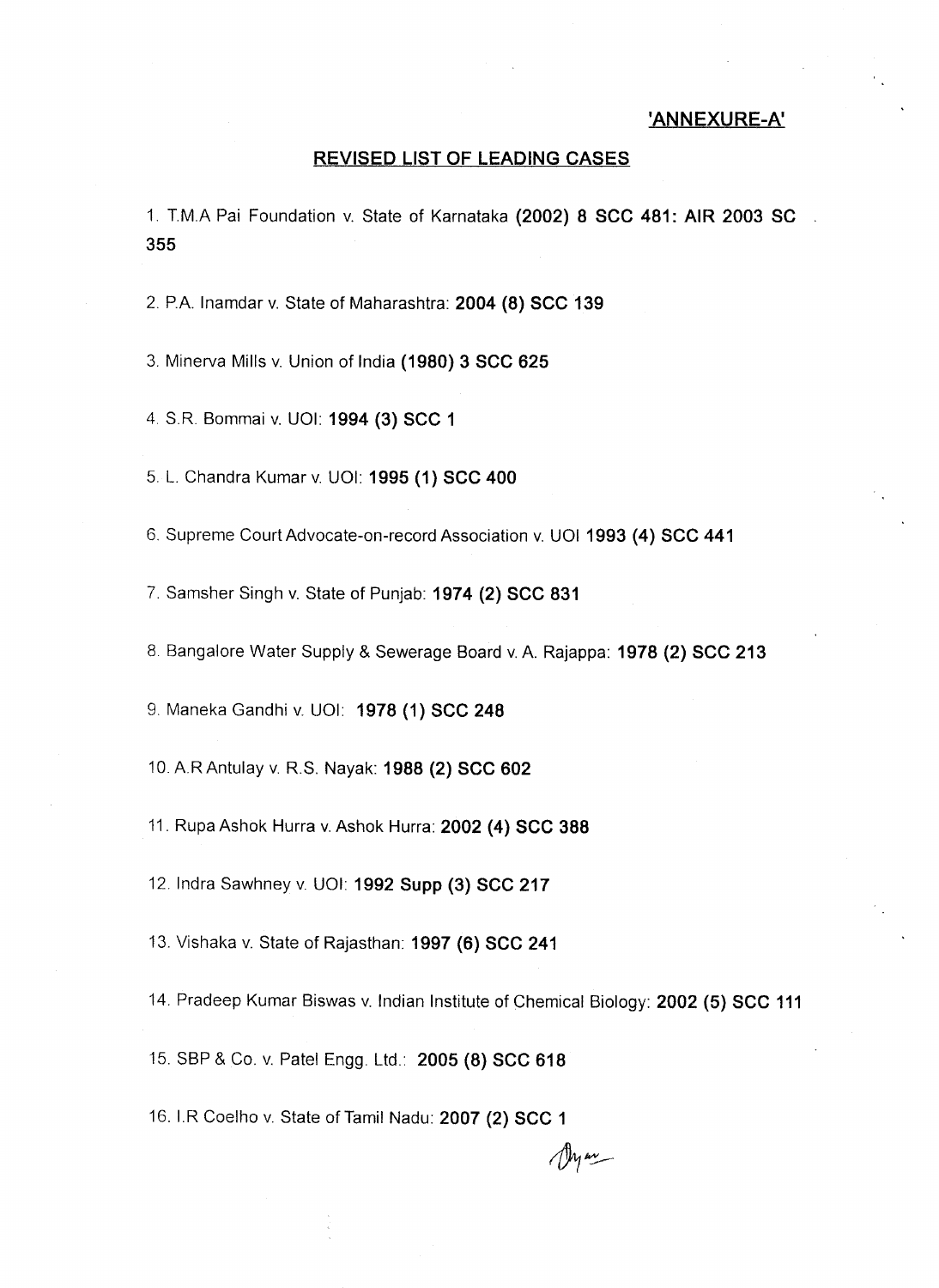17. Ashoka Kumar Thakur v. UOI: **2008 (6) sec 1**

18. CBSE v.Aditya Bandopadhyay: **2011 (8) sec 497**

19. Swamy Shraddananda (2) v. State of Karnataka: **2008 (13) sec** 767.

20. Nandini Sundar v. State of Chattisgarh: **2011 (13) sec 46**

21. Selvi v. State of Karnataka: **2010 (7) sec 263**

22. Amarinder Singh v. Punjab Vidhan Sabha: **2010 (6) sec** 113.

23. State of West Bengal v. Committee for the Protection of Democratic Rights: **2010** (3) **sec 571**

24. Kihota Hollohan v. Zachillhu: **1992 Supp (2) sec 651**

25. Centre for Public Interest Litigation v. UOI: **2012 (2) SCALE 180**

26. In re: Special Reference NO.1of **20122012 (10) sec 1**

27. Mafatalal Industries Ltd. v. Union of India, **(1997) 5 sec 536**

28. Vodafone International Holdings BV v. Union of India, **(2012) 6 sec 613**

29. Zahira Habibulla H. Sheikh v. State of Gujarat, **(2004) 4 sec 158**

30. Malay Kumar Ganguly v. Dr. Sukumar Mukherjee, **(2009) 9 sec 221**

31. M. Nagaraj *v.* Union Of India **(2006) 8 sec 212**

32. Aruna Ramachandra Shanbhaug v. Union Of India **(2011) 4 sec 454**

*r&i.vj*

33. Sangeet *v.* State of Haryana **(2013) 2 sec** 45.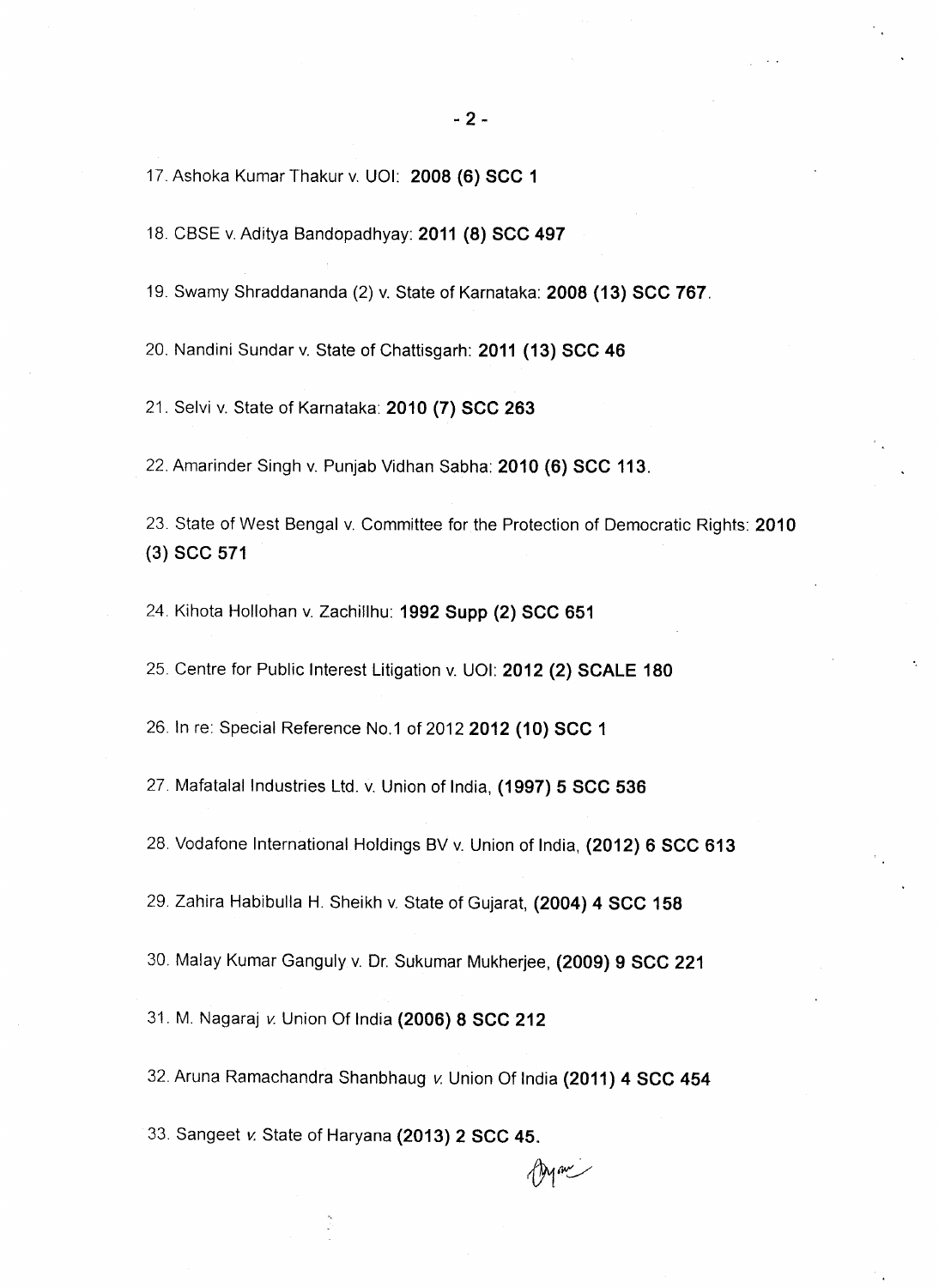34.Society for Unaided Private Schools of Rajasthan v. Union Of India **(2012) 6 see** 1

35. S.P. Gupta v. Union of India **1982 (2) SeR 365**

36. Kharak Singh **1964 (1) SeR 332**

37. O.K. Basu v. State of West Bengal **1997 (1) see** 416.

38. Vellore Citizens Welfare Forum v. Union of India **1996 (5) see 647**

39. Naga People's movements of Human Rights v. UOI **1998 (2) see 109**

40. State of Maharashtra v. Sangharaj Damodar Ruparwate **2010 (7) see 398**

41. Sodan Singh v. New Delhi Municipal Corporation **1989 (4) see 155**

42. Ms. Githa Hariharan v. Reserve Bank of India **1999 (2) see 228**

43. Danial Latifi v. Union of India **2001 (7) see 740**

44. D.S. Nakara v. Union of India **1983 (1) see 305**

Ayer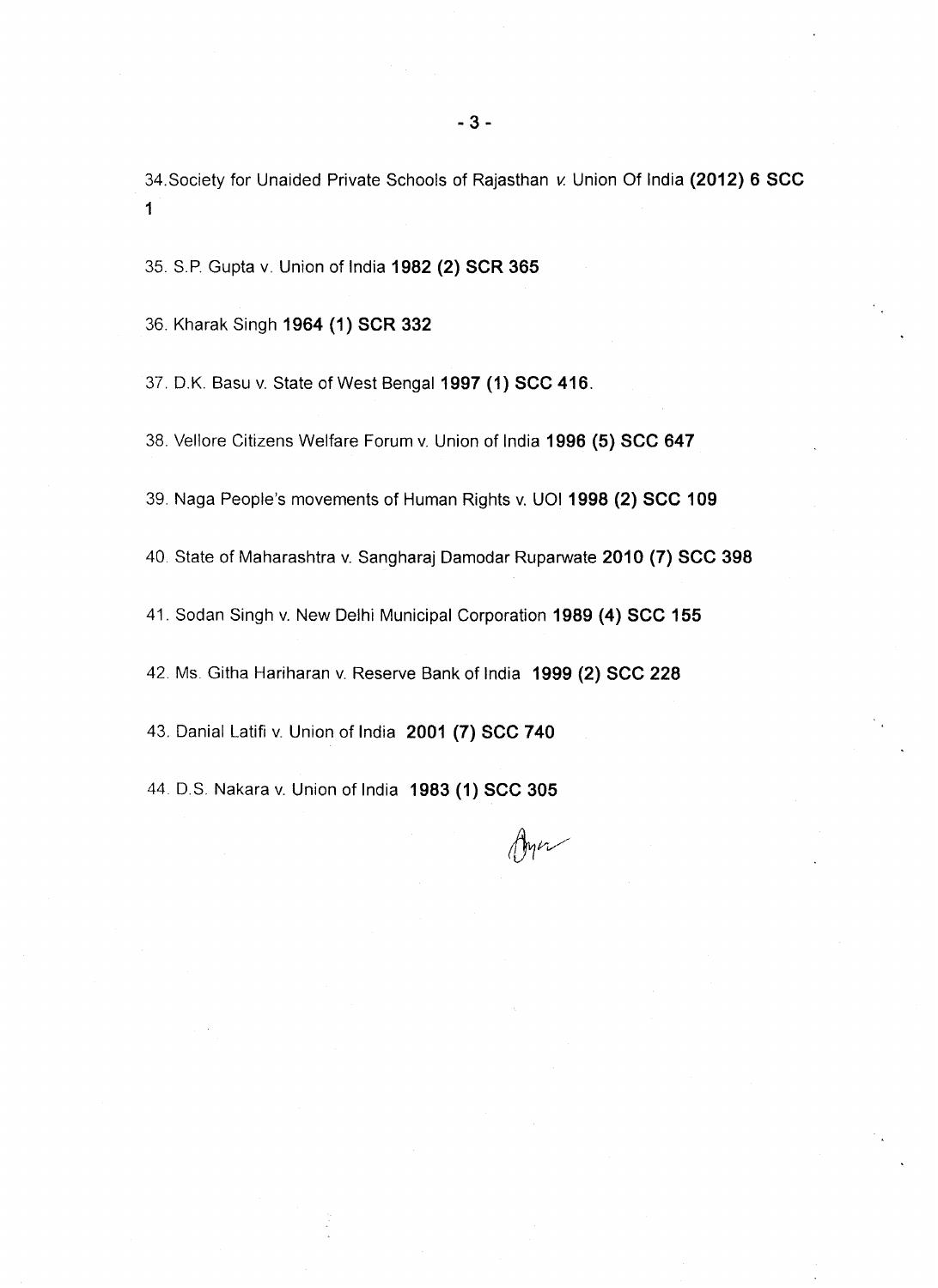New Delhi, 6<sup>th</sup> April, 2018

### **NOTICE (I)**

# **Subject: Advocates-on-Record Examination - June 2018 Paper - " (Drafting)**

In the Regulations regarding Advocates-on-Record Examination published in the Notification No. G.S.R. 368(E) dated 27th May, 2014, the syllabus for the paper in Drafting is given as follows:-

- 1. Petitions for Special Leave and Statements of Cases, etc.
- 2. Decrees & Orders and Writs, etc.

This is to clarify that the syllabus includes petitions of appeal, plaint and written statement in a suit under Article 131 of the Constitution of India; review petitions under Article 137 of the Constitution of India; transfer petitions u/s 25 of the Civil Procedure Code; Article 139 of the Constitution of India and Section 406 of the Criminal Procedure Code, 1973; contempt petitions under Article 129 of the Constitution of India, interlocutory applications including criminal miscellaneous petitions for bail, condonation of delay, exemption from surrender, applications for revocation of special leave, etc.

COMPANY<br>(DEEPAK JAIN)

#### REGISTRAR & SECRETARY BOARD OF EXAMINERS

Copy to :-

- 1. The Hony. Secretary, Supreme Court Bar Association with two spare copies for placing the same on the Notice Board
- 2. The President, Supreme Court Advocates-on-Record Association with two spare copies for placing the same on the Notice Board
- 3. PS to Ld. Secretary General
- 4. PS to the Registrar (J-I)
- 5. PS to the Registrar (J-II)
- 6. PS to the Registrar (J-III)
- 7. PS to the Registrar (J-IV)
- 8. PS to the Registrar (Confidential)
- 9. PS to the Registrar (Admn. Genl.)
- 10. Branch Officer (R/Room)
- 11. Deputy Registrar (CC)
- 12. B.O. (Cash)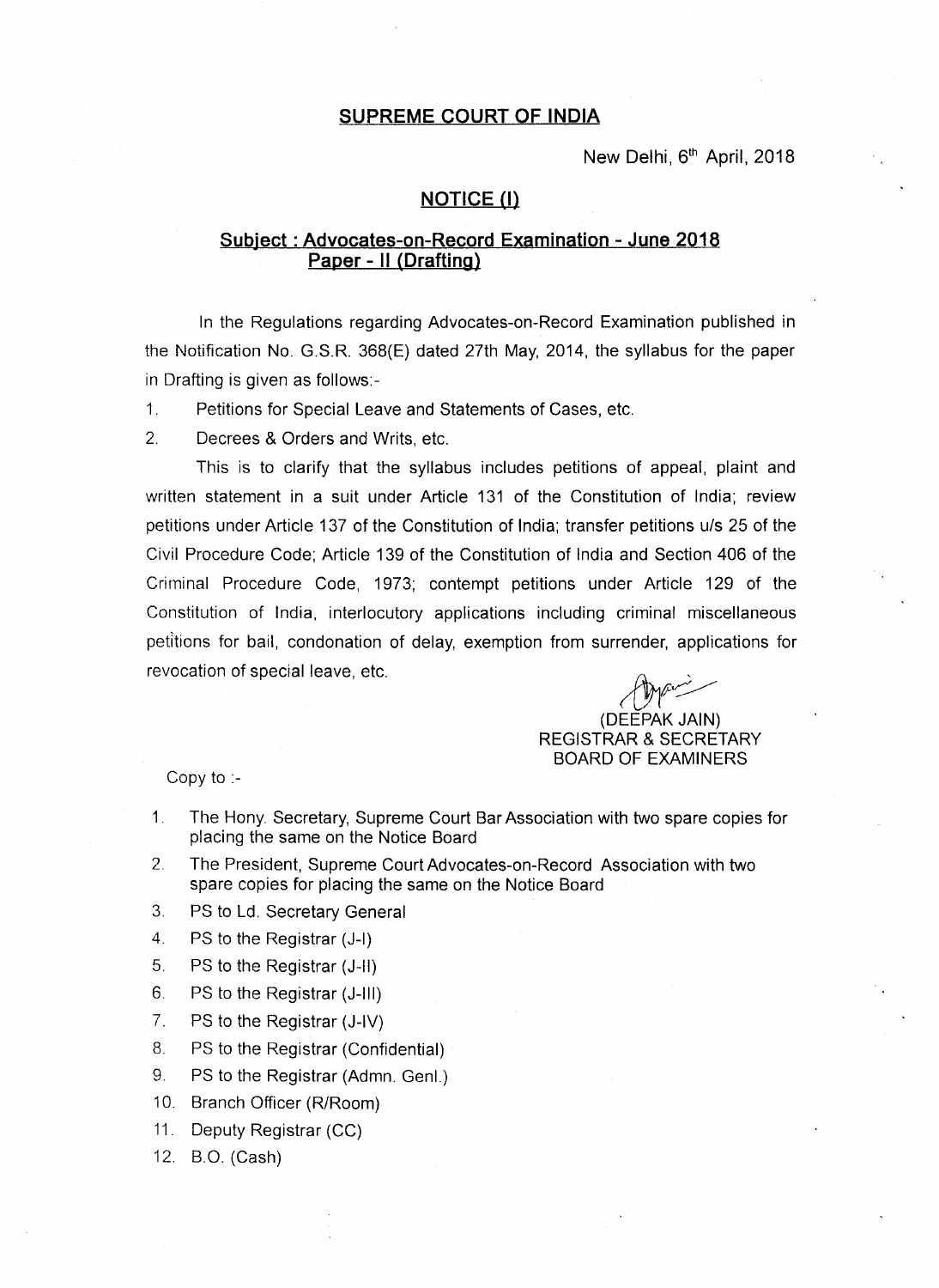New Delhi, 6<sup>th</sup> April, 2018

## **NOTICE (II)**

## **Subject: Advocates-on-Record Examination - June 2018 Paper III (Advocacy and Professional Ethics)**

This is for information of all concerned that the following books are also suggested for study in Paper-III of the examination:

- 1. The Advocates Act and Cases reported under the Advocates Act, particularly disciplinary proceedings.
- 2. Cases relating to the Contempt of Court involving Advocates.
- 3. The Bar Council of India Rules.
- 4. The Supreme Court Rules, 2013.

It will not be the responsibility of the Registry to supply any book to any candidate. *rotation* 

#### (DEEPAK JAIN) REGISTRAR & SECRETARY BOARD OF EXAMINERS

Copy to :-

- 1. The Hony. Secretary, Supreme Court Bar Association with two spare copies for placing the same on the Notice Board
- 2. The President, Supreme Court Advocates-on-Record Association with two spare copies for placing the same on the Notice Board
- 3. PS to Ld. Secretary General
- 4. PS to the Registrar (J-I)
- 5. PS to the Registrar (J-II)
- 6. PS to the Registrar (J-III)
- 7. PS to the Registrar (J-IV)
- 8. PS to the Registrar (Confidential)
- 9. PS to the Registrar (Admn. Genl.)
- 10. Branch Officer (R/Room)
- 11. Deputy Registrar (CC)
- 12. B.O. (Cash)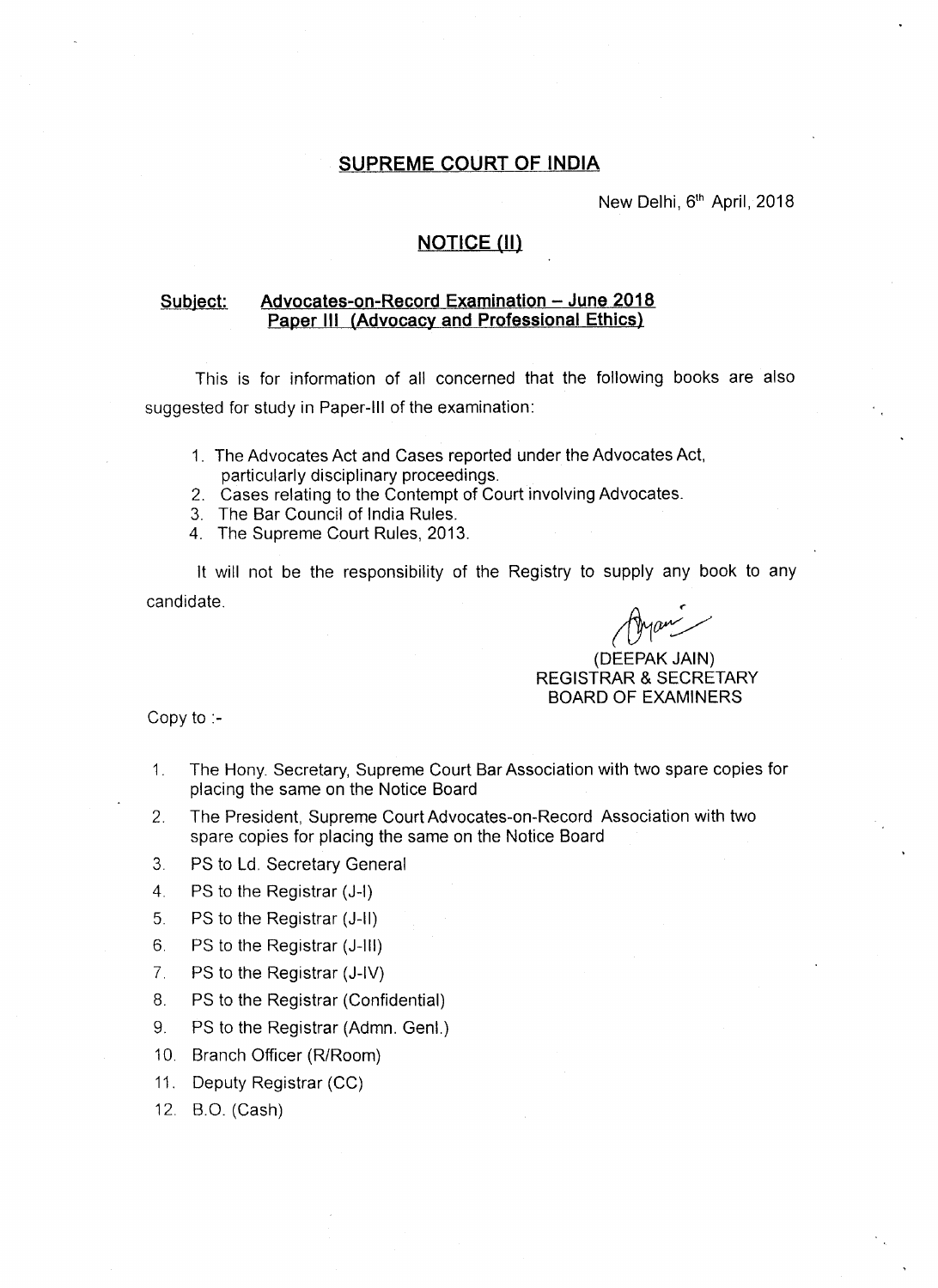New Delhi, 6<sup>th</sup> April, 2018

## **NOTICE (III)**

## Reg: **Advocates-on-Record Examination- June 2018 Paper - IV (Leading Cases)**

During the Advocates-on-Record Examination, the Head Notes of the Leading Cases (Paper-IV) will be made available by the Registry to the candidates in the Examination Hall at the time of Examination and the same should have to be returned immediately to the invigilators at the end of the Examination.

All the Head Notes have been separately printed and bound. The candidates are requested not to spoil by underlining or putting any mark anywhere on the head notes as they are to be used in the future Examinations also.

*~rr/* (DEEPAK JAIN)

REGISTRAR & SECRETARY BOARD OF EXAMINERS

Copy to :-

- 1. The Hony. Secretary, Supreme Court Bar Association with two spare copies for placing the same on the Notice Board
- 2. The President, Supreme Court Advocates-on-Record Association with two spare copies for placing the same on the Notice Board
- 3. PS to Ld. Secretary General
- 4. PS to the Registrar (J-I)
- 5. PS to the Registrar (J-II)
- 6. PS to the Registrar (J-III)
- 7. PS to the Registrar (J-IV)
- 8. PS to the Registrar (Confidential)
- 9. PS to the Registrar (Admn. Genl.)
- 10. Branch Officer (R/Room)
- 11. Deputy Registrar (CC)
- 12. B.O. (Cash)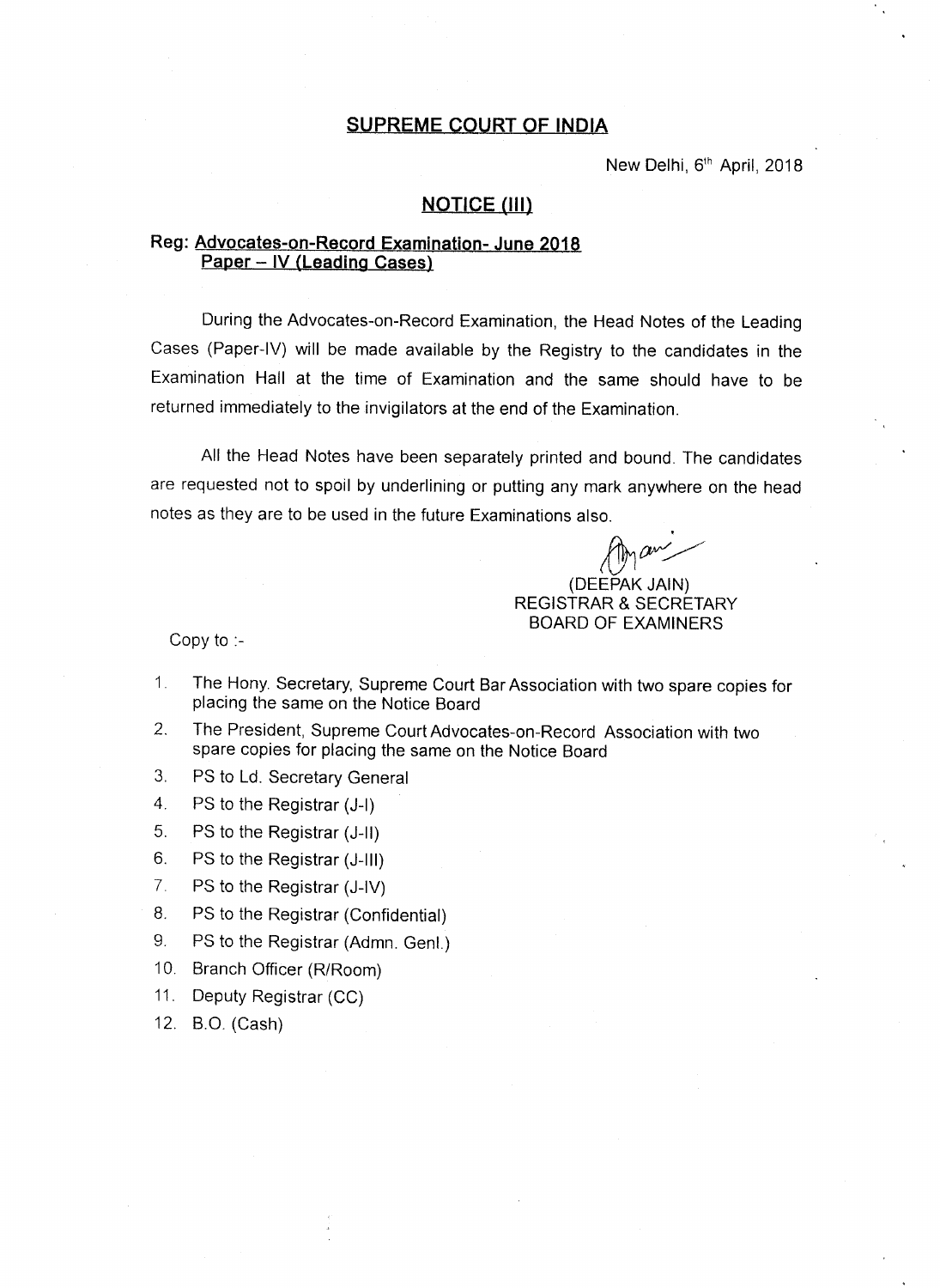New Delhi, 6<sup>th</sup> April, 2018

#### **NOTICE (IV)**

Results of the last Advocates-on-Record Examination have been declared. Candidates who fall under Regulations 11(i) & 11(ii) of the Regulations regarding Advocates-on-Record Examination are informed that although they have the permission to appear in the subsequent examination in one Paper only, this would be at their option and such candidates may be entitled if they so choose to appear in the entire examination afresh. The option will have to be finally exercised by the • candidates at the time of filing of proforma application for subsequent examination and the same will be binding on the candidates.

For information, Regulation 11(i) & 11(ii) are reproduced:-

#### Regulation 11(i)

"A candidate, who fails to obtain 50 per cent in one paper only but obtains 40 per cent in that paper and also obtains 60 per cent in the aggregate in the remaining papers, shall be allowed to appear in that paper at any one subsequent examination on payment of the full examination fee and he shall be declared to have passed the Advocates-on-Record Examination if he obtains 50 per cent marks in the paper in which he has so reappeared and the marks so obtained in the paper he has reappeared taken with the marks obtained in the remaining papers at the earlier examination are 60 per cent of the aggregate marks in all the papers."

#### Regulation 11 (ii)

"A candidate who passes in all the papers at any single examination but fails to obtain 60 per cent of the marks in the aggregate may, on payment of the full examination fee, appear at any one subsequent examination in one of the papers only and shall be declared to have passed the Advocates-on-Record Examination if the marks obtained by him at the subsequent examination taken with the marks obtained in the remaining papers at the earlier examination are 60 per cent of the aggregate marks in all the papers. The option will have to be exercised by the candidate at the time of filing of proforma application for appearing in the subsequent examination and the option once exercised shall be binding on the candidate."